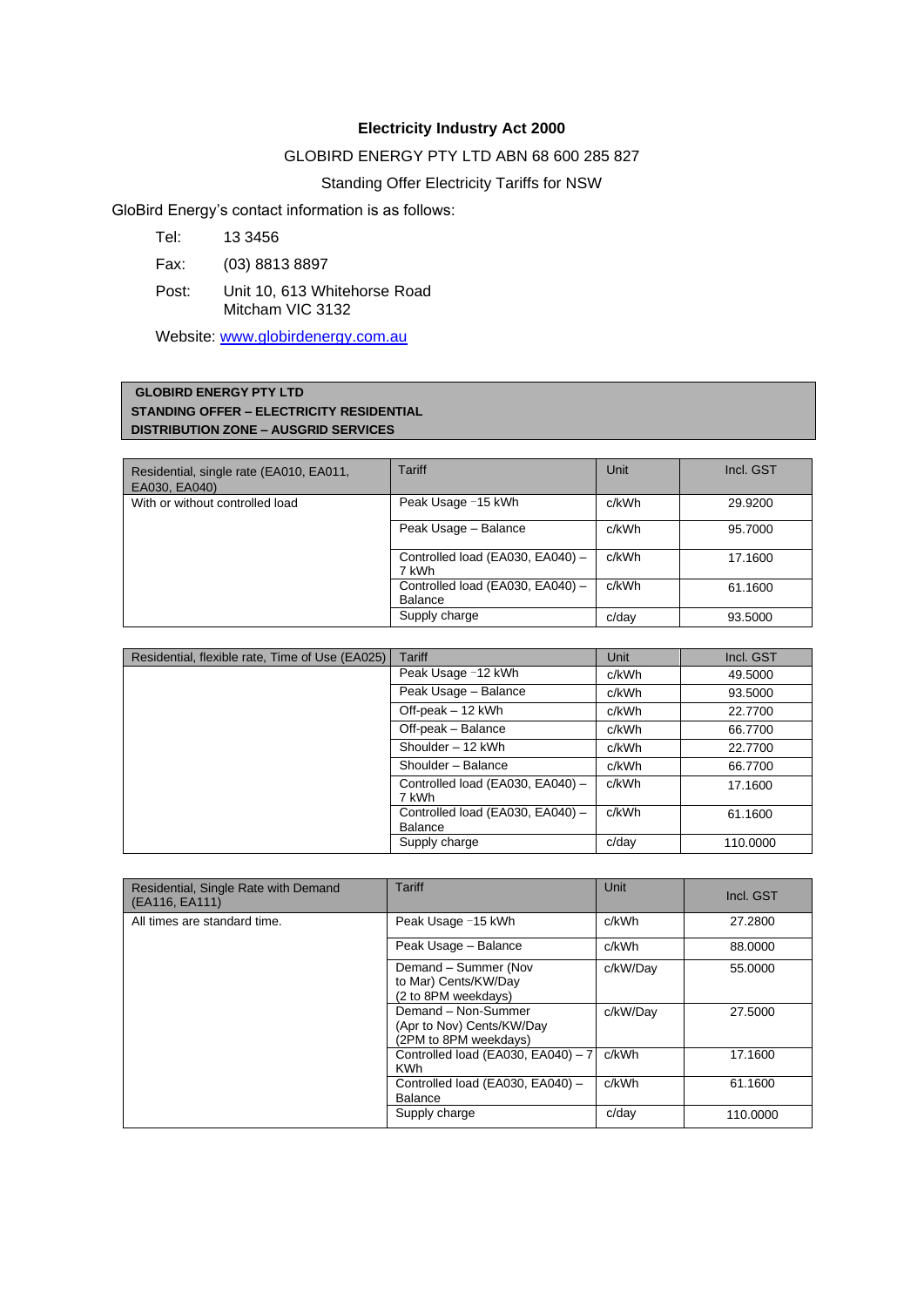| Residential, flexible rate, Time of Use with<br>Demand (EA115) | Tariff                                                                 | Unit     | Incl. GST |
|----------------------------------------------------------------|------------------------------------------------------------------------|----------|-----------|
| All times are standard time.                                   | Peak Usage -12 kWh                                                     | c/kWh    | 50.9300   |
|                                                                | Peak Usage - Balance                                                   | c/kWh    | 94.9300   |
|                                                                | Off-peak - 12 kWh                                                      | c/kWh    | 21.5600   |
|                                                                | Off-peak - Balance                                                     | c/kWh    | 65.5600   |
|                                                                | Shoulder - 12 kWh                                                      | c/kWh    | 21.5600   |
|                                                                | Shoulder - Balance                                                     | c/kWh    | 65.5600   |
|                                                                | Demand - Summer (Nov to Mar)<br>Cents/KW/Day (2 to 8PM weekdays)       | c/kW/Day | 22,0000   |
|                                                                | Demand - Non-Summer (Apr to Nov)<br>Cents/KW/Day (2PM to 8PM weekdays) | c/kW/Day | 22,0000   |
|                                                                | Controlled load (EA030, EA040) - 7 kWh                                 | c/kWh    | 17.1600   |
|                                                                | Controlled load (EA030, EA040) - Balance                               | c/kWh    | 61.1600   |
|                                                                | Supply charge                                                          | c/dav    | 110.0000  |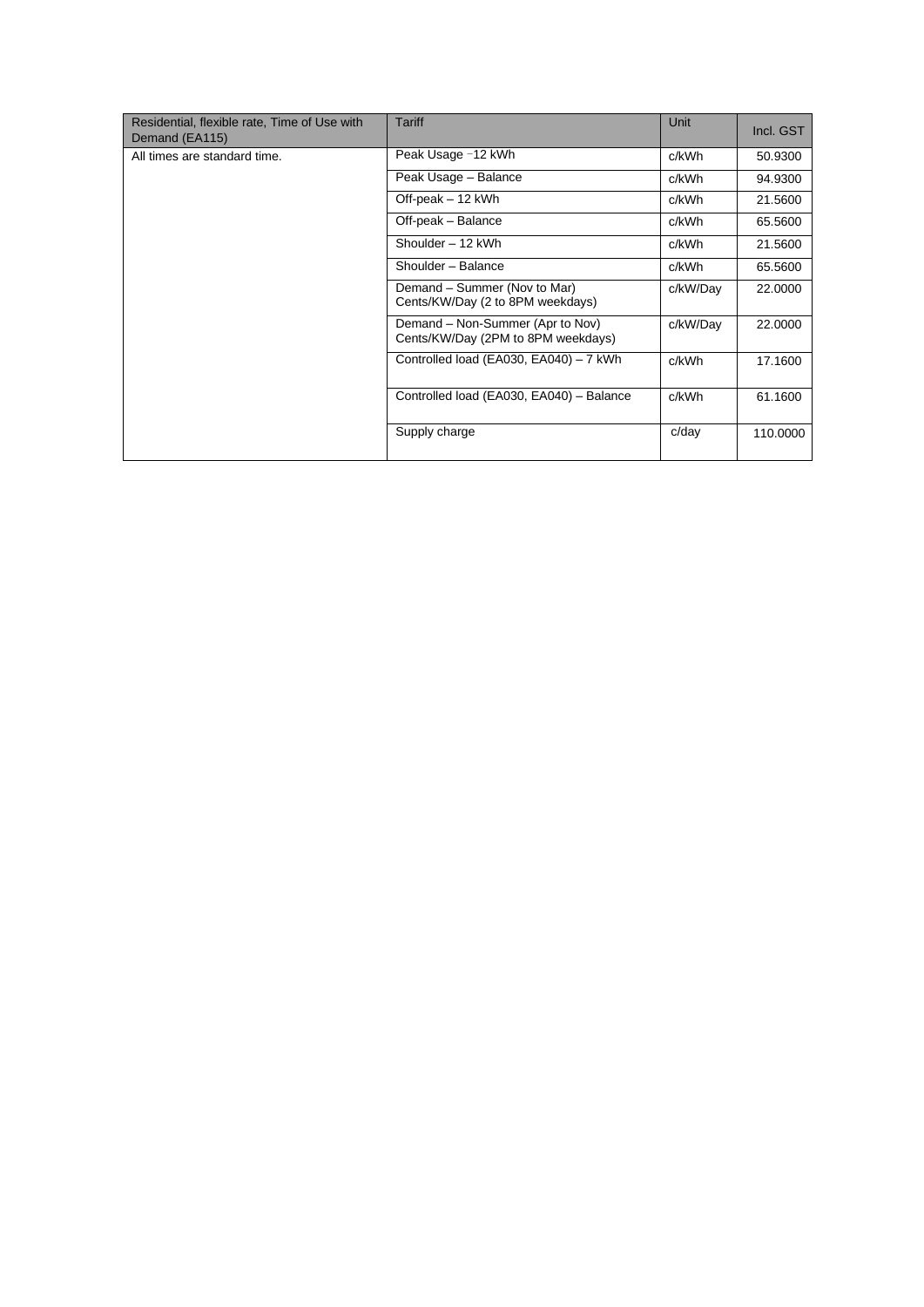## **GLOBIRD ENERGY PTY LTD STANDING OFFER – ELECTRICITY RESIDENTIAL DISTRIBUTION ZONE – ENDEAVOUR**

| Residential, single rate N70, NS70, NG70,<br>NFTG, NFTH, NFT9, NFT0) | Tariff                    | Unit  | Incl. GST |
|----------------------------------------------------------------------|---------------------------|-------|-----------|
| With or without controlled load                                      | Peak Usage - 15 kWh/day   | c/kWh | 30.1400   |
|                                                                      | Peak Usage - Balance      | c/kWh | 95.7000   |
|                                                                      | Controlled load - 7 kWh   | c/kWh | 20,9000   |
|                                                                      | Controlled load - Balance | c/kWh | 64.9000   |
|                                                                      | Supply charge             | c/dav | 96.8000   |

| Residential, two-rate, time-of-use seasonal<br>((N71, plus Obsolete TOU: N705, N706,<br>N675, NG75, NS76, NG76, NFTP, NFTQ,<br>NFT7, NFT8) | Tariff                    | Unit  | Incl. GST |
|--------------------------------------------------------------------------------------------------------------------------------------------|---------------------------|-------|-----------|
|                                                                                                                                            | Peak Usage -12 kWh        | c/kWh | 38,5000   |
|                                                                                                                                            | Peak Usage - Balance      | c/kWh | 82,5000   |
|                                                                                                                                            | Off-peak - 12 KWh         | c/kWh | 26.2900   |
|                                                                                                                                            | Off-peak - Balance        | c/kWh | 70.2900   |
|                                                                                                                                            | Controlled load - 7 kWh   | c/kWh | 20,9000   |
|                                                                                                                                            | Controlled load - Balance | c/kWh | 64.9000   |
|                                                                                                                                            | Supply charge             | c/day | 121.0000  |

| Residential, Single Rate with Demand (N72,<br>N73) | Tariff                                                  | Unit     | Incl. GST |
|----------------------------------------------------|---------------------------------------------------------|----------|-----------|
| All times are standard time.                       | Peak Usage -15 kWh                                      | c/kWh    | 27.7200   |
|                                                    | Peak Usage - Balance                                    | c/kWh    | 90.2000   |
|                                                    | Demand - Summer (Nov to Mar)                            | c/kW/Day | 20.9000   |
|                                                    | Demand - Non-Summer (Apr to Oct 4PM to<br>8PM weekdays) | c/kW/Dav | 20,9000   |
|                                                    | Controlled load - 7 kWh                                 | c/kWh    | 20.9000   |
|                                                    | Controlled load - Balance                               | c/kWh    | 64.9000   |
|                                                    | Supply charge                                           | c/dav    | 121.0000  |

| Residential, flexible (Closed - Do Not Offer) -<br>N705, N706, N675, NG75, NS76, NG76,<br>NFTP, NFTQ, NFT7, NFT8 | Tariff                    | Unit  | Incl. GST |
|------------------------------------------------------------------------------------------------------------------|---------------------------|-------|-----------|
| All times are standard time.                                                                                     | Peak Usage -12 kWh        | c/kWh | 35,2000   |
|                                                                                                                  | Peak Usage - Balance      | c/kWh | 79.2000   |
|                                                                                                                  | Off-peak - 12 kWh         | c/kWh | 26.1800   |
|                                                                                                                  | Off-peak - Balance        | c/kWh | 70.1800   |
|                                                                                                                  | Shoulder - 12 kWh         | c/kWh | 26.1800   |
|                                                                                                                  | Shoulder - Balance        | c/kWh | 70.1800   |
|                                                                                                                  | Controlled load - 7 kWh   | c/kWh | 20,9000   |
|                                                                                                                  | Controlled load - Balance | c/kWh | 64.9000   |
|                                                                                                                  | Supply charge             | c/dav | 121.0000  |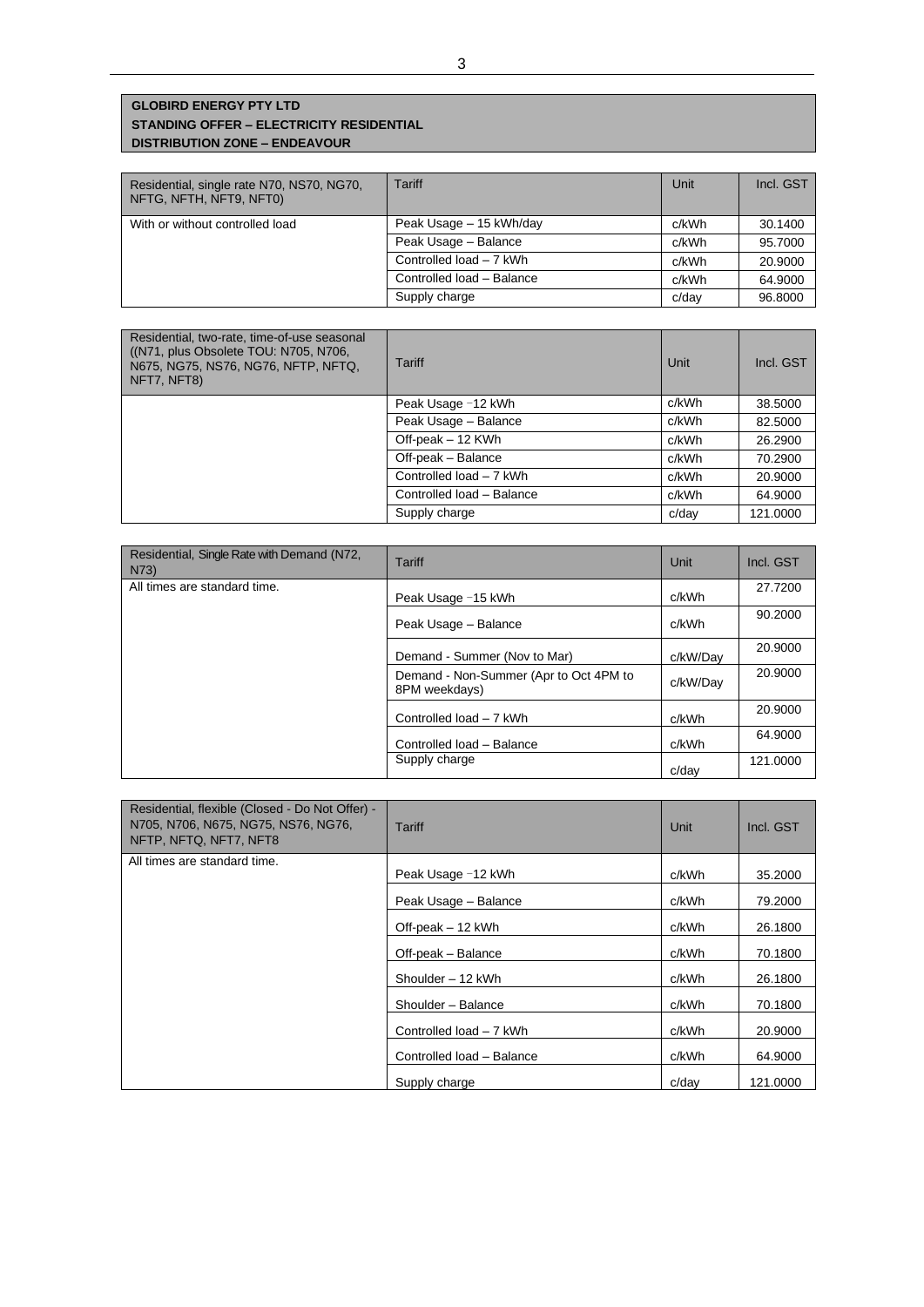### **GLOBIRD ENERGY PTY LTD STANDING OFFER – ELECTRICITY RESIDENTIAL DISTRIBUTION ZONE – ESSENTIAL**

| Residential, single rate (BLNN2AU) | Tariff                    | Unit  | Incl. GST |
|------------------------------------|---------------------------|-------|-----------|
| With or without controlled load    | Peak Usage - 15 kWh/day   | c/kWh | 33.2200   |
|                                    | Peak Usage - Balance      | c/kWh | 99,0000   |
|                                    | Controlled load - 7 kWh   | c/kWh | 19.9100   |
|                                    | Controlled load - Balance | c/kWh | 63.9100   |
|                                    | Supply charge             | c/day | 154,0000  |

| Residential, flexible (BLNT3AU, BLNT3AL) | Tariff                                                          | Unit  | Incl. GST |
|------------------------------------------|-----------------------------------------------------------------|-------|-----------|
|                                          |                                                                 |       |           |
| All times are standard time.             | Peak (17:00 - 20:00 weekdays) - 12 kWh/day                      | c/kWh | 44.1100   |
|                                          | Peak (17:00 - 20:00 weekdays) - Balance                         | c/kWh | 88.1100   |
|                                          | Shoulder (7:00-17:00 and 20:00-22:00<br>weekdays) $-12$ kWh/day | c/kWh | 30.2500   |
|                                          | Shoulder (7:00-17:00 and 20:00-22:00<br>$weekdays) - Balance$   | c/kWh | 74.2500   |
|                                          | OP (All other times) - 12 kWh/day                               | c/kWh | 30.2500   |
|                                          | OP (All other times) - Balance                                  | c/kWh | 74.2500   |
|                                          | Controlled load - 7 kWh                                         | c/kWh | 19.9100   |
|                                          | Controlled load - Balance                                       | c/kWh | 63.9100   |
|                                          | Supply charge                                                   | c/dav | 170,5000  |

| Residential, flexible rate with Demand<br>(BLND1AR) | <b>Tariff</b>                                                              | Unit     | Incl. GST |
|-----------------------------------------------------|----------------------------------------------------------------------------|----------|-----------|
| All times are standard time.                        |                                                                            |          | 34.1000   |
|                                                     | Peak (17:00 - 20:00 weekdays) - 12 kWh/day                                 | c/kWh    |           |
|                                                     |                                                                            |          | 78.1000   |
|                                                     | Peak (17:00 - 20:00 weekdays) - Balance                                    | c/kWh    |           |
|                                                     | Shoulder (7:00-17:00 and 20:00-22:00<br>weekdays) - 12 kWh/day             | c/kWh    | 30.1400   |
|                                                     | Shoulder (7:00-17:00 and 20:00-22:00<br>weekdays) - Balance                | c/kWh    | 74.1400   |
|                                                     | OP (All other times) - 12 kWh/day                                          | c/kWh    | 30.1400   |
|                                                     | OP (All other times) - Balance                                             | c/kWh    | 74.1400   |
|                                                     | Demand - Summer (Nov to Mar)<br>Cents/KW/Day (5pm to 8PM working days)     | c/kW/Day | 41.8000   |
|                                                     | Demand - Non-Summer (Apr to Nov)<br>Cents/KW/Day (5PM to 8PM Working Days) | c/kW/Day | 41.8000   |
|                                                     | Controlled load - 7 kWh                                                    | c/kWh    | 19.9100   |
|                                                     | Controlled load - Balance                                                  | c/kWh    | 63.9100   |
|                                                     | Supply charge                                                              | c/dav    | 176,0000  |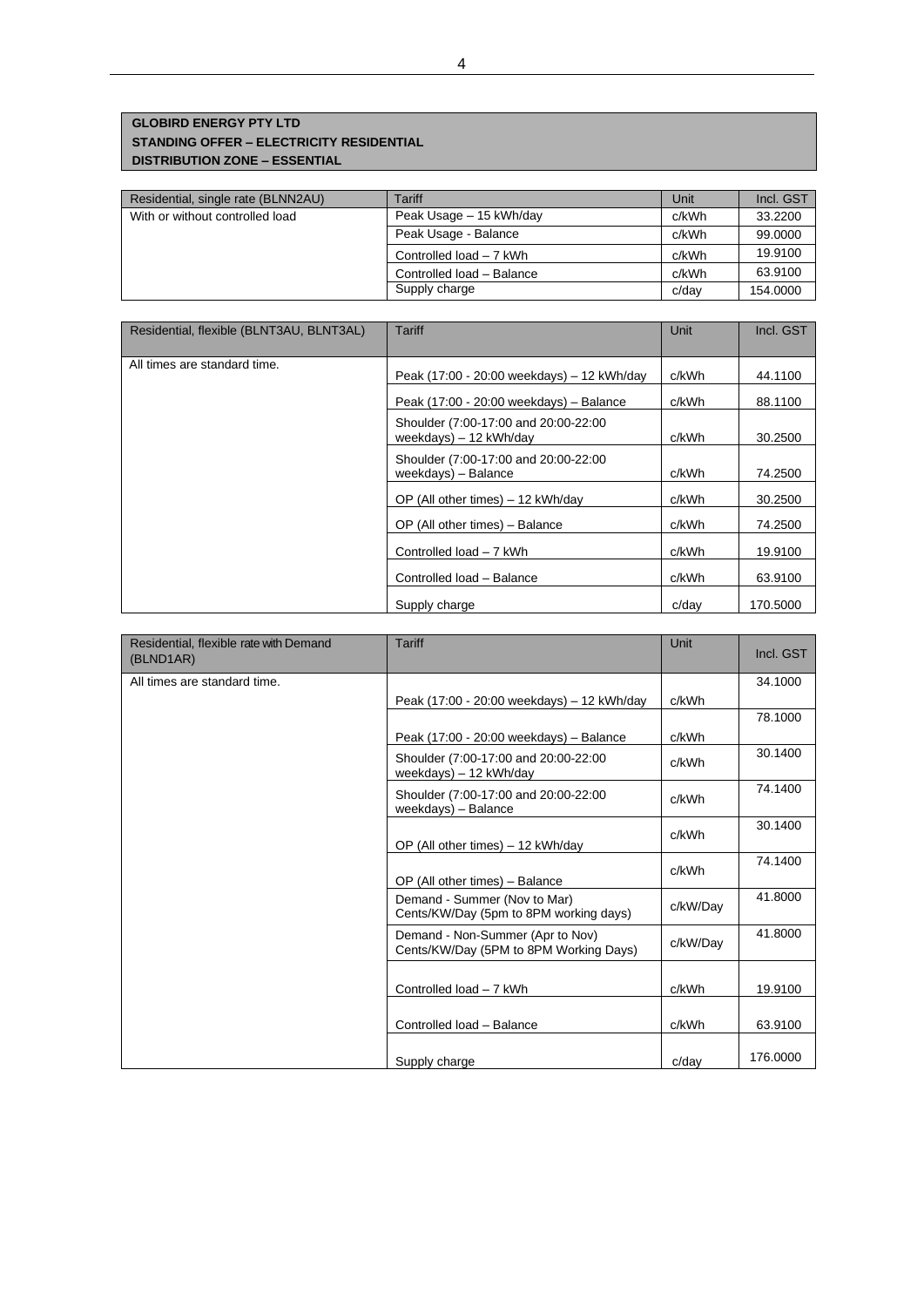### **GLOBIRD ENERGY PTY LTD STANDING OFFER – ELECTRICITY SMALL BUSINESS DISTRIBUTION ZONE – AUSGRID**

| Small business, single-rate all times (closed) - Tariff<br>EA050, EA051 |                           | Unit  | Incl. GST |
|-------------------------------------------------------------------------|---------------------------|-------|-----------|
| With or without controlled load                                         | Peak Usage - 30 kWh/day   | c/kWh | 36.7400   |
|                                                                         | Peak Usage - Balance      | c/kWh | 99,0000   |
|                                                                         | Controlled load - 7 kWh   | c/kWh | 96,8000   |
|                                                                         | Controlled load - Balance | c/kWh | 140.8000  |
|                                                                         | Supply charge             | c/day | 187.0000  |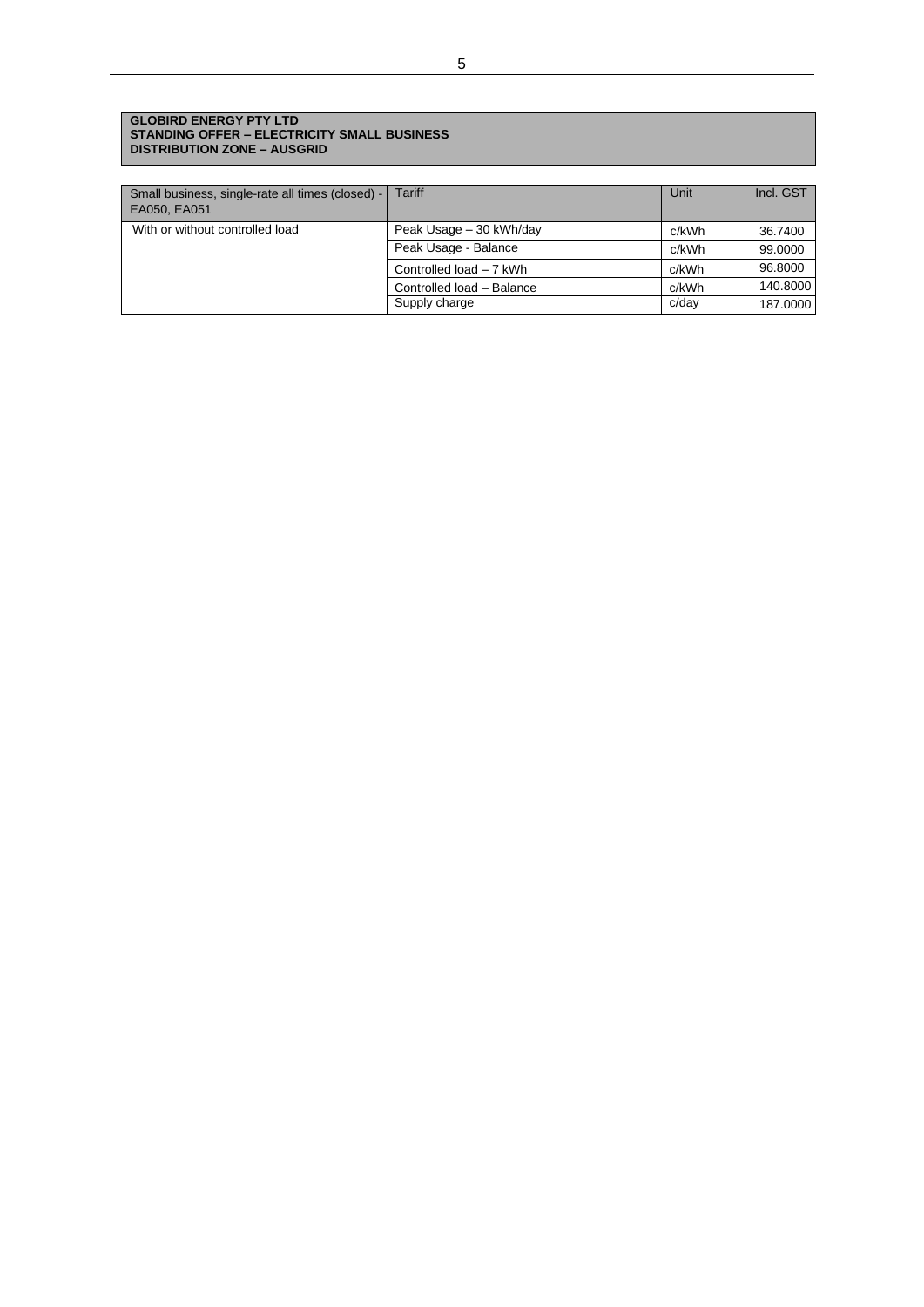### **GLOBIRD ENERGY PTY LTD STANDING OFFER – ELECTRICITY SMALL BUSINESS DISTRIBUTION ZONE – ENDEAVOUR**

| Small business, single rate (N90) | Tariff                    | Unit  | Incl. GST |
|-----------------------------------|---------------------------|-------|-----------|
| With or without controlled load   | Peak Usage - 30 kWh/day   | c/kWh | 33.7700   |
|                                   | Peak Usage - Balance      | c/kWh | 93.5000   |
|                                   | Controlled load - 7 kWh   | c/kWh | 90.2000   |
|                                   | Controlled load - Balance | c/kWh | 134.2000  |
|                                   | Supply charge             | c/dav | 110.0000  |